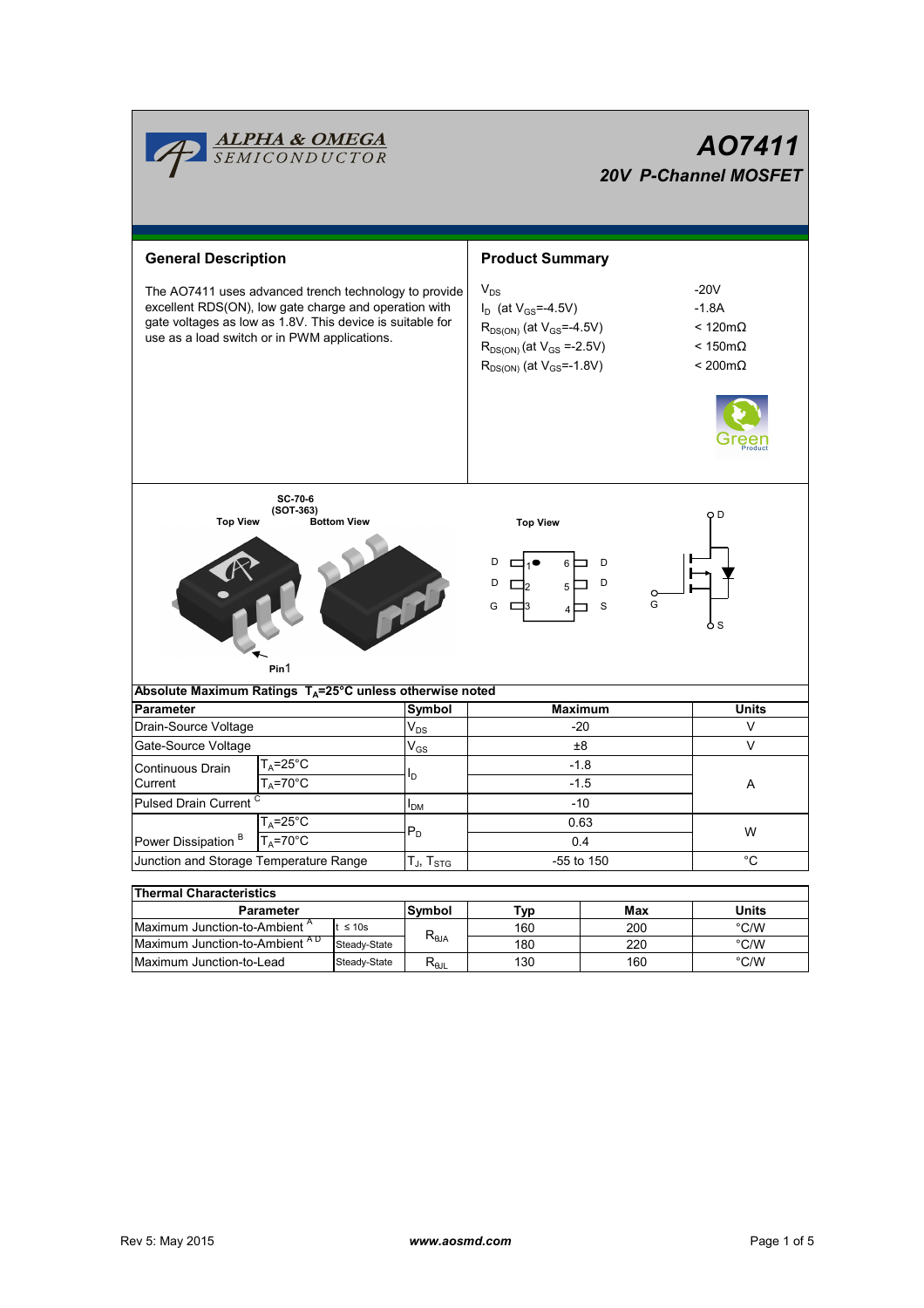## **Electrical Characteristics (TJ=25°C unless otherwise noted)**

| <b>Symbol</b>                          | <b>Parameter</b>                                                      | <b>Conditions</b>                                                    | Min    | Typ     | Max  | <b>Units</b> |  |  |  |  |  |
|----------------------------------------|-----------------------------------------------------------------------|----------------------------------------------------------------------|--------|---------|------|--------------|--|--|--|--|--|
| <b>STATIC PARAMETERS</b>               |                                                                       |                                                                      |        |         |      |              |  |  |  |  |  |
| <b>BV<sub>DSS</sub></b>                | Drain-Source Breakdown Voltage                                        | $I_D$ =-250µA, $V_{GS}$ =0V                                          | $-20$  |         |      | $\vee$       |  |  |  |  |  |
| $I_{DSS}$                              | Zero Gate Voltage Drain Current                                       | $V_{DS}$ =-20V, $V_{GS}$ =0V                                         |        |         | $-1$ |              |  |  |  |  |  |
|                                        |                                                                       | $T_{\rm J}$ =55°C                                                    |        |         | $-5$ | μA           |  |  |  |  |  |
| $I_{GSS}$                              | Gate-Body leakage current                                             | $V_{DS} = 0V$ , $V_{GS} = \pm 8V$                                    |        |         | ±100 | nA           |  |  |  |  |  |
| $V_{GS(th)}$                           | Gate Threshold Voltage                                                | $V_{DS} = V_{GS} I_D = -250 \mu A$                                   | $-0.4$ | $-0.65$ | $-1$ | V            |  |  |  |  |  |
| $I_{D(ON)}$                            | On state drain current                                                | $V_{GS}$ =-4.5V, $V_{DS}$ =-5V                                       | $-10$  |         |      | A            |  |  |  |  |  |
| $R_{DS(ON)}$                           |                                                                       | $V_{GS}$ =-4.5V, $I_{D}$ =-1.8A                                      |        | 65      | 120  |              |  |  |  |  |  |
|                                        |                                                                       | $T_{\rm J}$ =125°C                                                   |        | 90      | 160  | $m\Omega$    |  |  |  |  |  |
|                                        | Static Drain-Source On-Resistance                                     | $V_{GS}$ =-2.5V, $I_{D}$ =-1.6A                                      |        | 80      | 150  | $m\Omega$    |  |  |  |  |  |
|                                        |                                                                       | $V_{GS}$ =-1.8V, $I_D$ =-1.0A                                        |        | 100     | 200  | $m\Omega$    |  |  |  |  |  |
| $g_{FS}$                               | <b>Forward Transconductance</b>                                       | V <sub>DS</sub> =-5V, I <sub>D</sub> =-1.8A                          |        | 10      |      | S            |  |  |  |  |  |
| $V_{SD}$                               | Diode Forward Voltage                                                 | $IS=-1A, VGS=0V$                                                     |        | $-0.7$  | $-1$ | $\vee$       |  |  |  |  |  |
| $I_{\rm S}$                            | Maximum Body-Diode Continuous Current                                 |                                                                      |        | $-1$    | A    |              |  |  |  |  |  |
|                                        | <b>DYNAMIC PARAMETERS</b>                                             |                                                                      |        |         |      |              |  |  |  |  |  |
| $C_{iss}$                              | Input Capacitance                                                     |                                                                      |        | 560     | 745  | pF           |  |  |  |  |  |
| $\overline{C_{\rm oss}}$               | Output Capacitance                                                    | $V_{GS}$ =0V, $V_{DS}$ =-10V, f=1MHz                                 |        | 80      |      | рF           |  |  |  |  |  |
| $C_{\rm rss}$                          | Reverse Transfer Capacitance                                          |                                                                      |        | 70      |      | pF           |  |  |  |  |  |
| R <sub>g</sub>                         | Gate resistance                                                       | $V_{GS}$ =0V, $V_{DS}$ =0V, f=1MHz                                   |        | 15      | 23.0 | Ω            |  |  |  |  |  |
|                                        | <b>SWITCHING PARAMETERS</b>                                           |                                                                      |        |         |      |              |  |  |  |  |  |
| $\mathsf{Q}_{\mathsf{g}}$              | <b>Total Gate Charge</b>                                              |                                                                      |        | 8.5     | 11   | nC           |  |  |  |  |  |
| $\mathsf{Q}_{\underline{\mathsf{gs}}}$ | Gate Source Charge                                                    | $V_{\text{GS}}$ =-4.5V, $V_{\text{DS}}$ =-10V, $I_{\text{D}}$ =-1.8A |        | 1.2     |      | пC           |  |  |  |  |  |
| $Q_{gd}$                               | Gate Drain Charge                                                     |                                                                      |        | 2.1     |      | nC           |  |  |  |  |  |
| $t_{D(0n)}$                            | Turn-On DelayTime                                                     |                                                                      |        | 7.2     |      | ns           |  |  |  |  |  |
| $\mathsf{t}_{\sf r}$                   | Turn-On Rise Time                                                     | $V_{GS}$ =-4.5V, $V_{DS}$ =-10V,                                     |        | 36      |      | ns           |  |  |  |  |  |
| $t_{D(off)}$                           | $R_1 = 5.55\Omega$ , $R_{\text{GEN}} = 3\Omega$<br>Turn-Off DelayTime |                                                                      |        | 53      |      | ns           |  |  |  |  |  |
| $t_f$                                  | Turn-Off Fall Time                                                    |                                                                      |        | 56      |      | ns           |  |  |  |  |  |
| $\mathfrak{t}_{\mathfrak{m}}$          | Body Diode Reverse Recovery Time                                      | $I_F = -1.8A$ , dl/dt=100A/ $\mu$ s                                  |        | 37      | 49   | ns           |  |  |  |  |  |
| $Q_{rr}$                               | Body Diode Reverse Recovery Charge                                    | $I_F = -1.8A$ , dl/dt=100A/ $\mu$ s                                  |        | 27      |      | nC           |  |  |  |  |  |

A. The value of R<sub>BJA</sub> is measured with the device mounted on 1in<sup>2</sup> FR-4 board with 2oz. Copper, in a still air environment with T<sub>A</sub> =25°C. The

value in any given application depends on the user's specific board design.<br>B. The power dissipation P<sub>D</sub> is based on T<sub>J(MAX)</sub>=150°C, using ≤ 10s junction-to-ambient thermal resistance.

C. Repetitive rating, pulse width limited by junction temperature  $T_{\rm J(MAX)}$ =150°C. Ratings are based on low frequency and duty cycles to keep initialT $_1$ =25°C.

D. The  $R_{\theta JA}$  is the sum of the thermal impedence from junction to lead  $R_{\theta JL}$  and lead to ambient.

E. The static characteristics in Figures 1 to 6 are obtained using <300us pulses, duty cycle 0.5% max.

F. These curves are based on the junction-to-ambient thermal impedence which is measured with the device mounted on 1in<sup>2</sup> FR-4 board with 2oz. Copper, assuming a maximum junction temperature of  $T_{J(MAX)}$ =150°C. The SOA curve provides a single pulse rating.

THIS PRODUCT HAS BEEN DESIGNED AND QUALIFIED FOR THE CONSUMER MARKET. APPLICATIONS OR USES AS CRITICAL COMPONENTS IN LIFE SUPPORT DEVICES OR SYSTEMS ARE NOT AUTHORIZED. AOS DOES NOT ASSUME ANY LIABILITY ARISING OUT OF SUCH APPLICATIONS OR USES OF ITS PRODUCTS. AOS RESERVES THE RIGHT TO IMPROVE PRODUCT DESIGN, FUNCTIONS AND RELIABILITY WITHOUT NOTICE.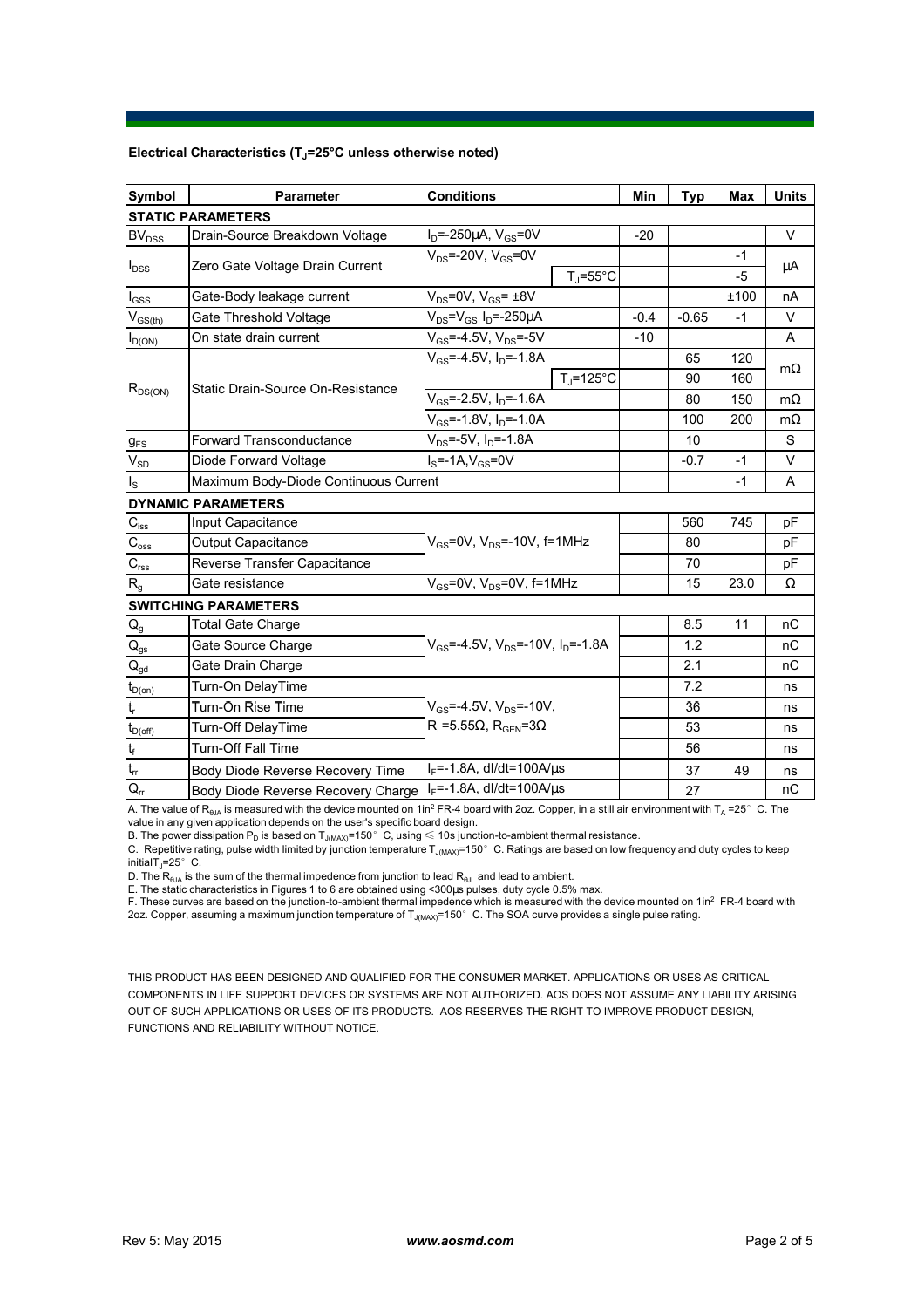

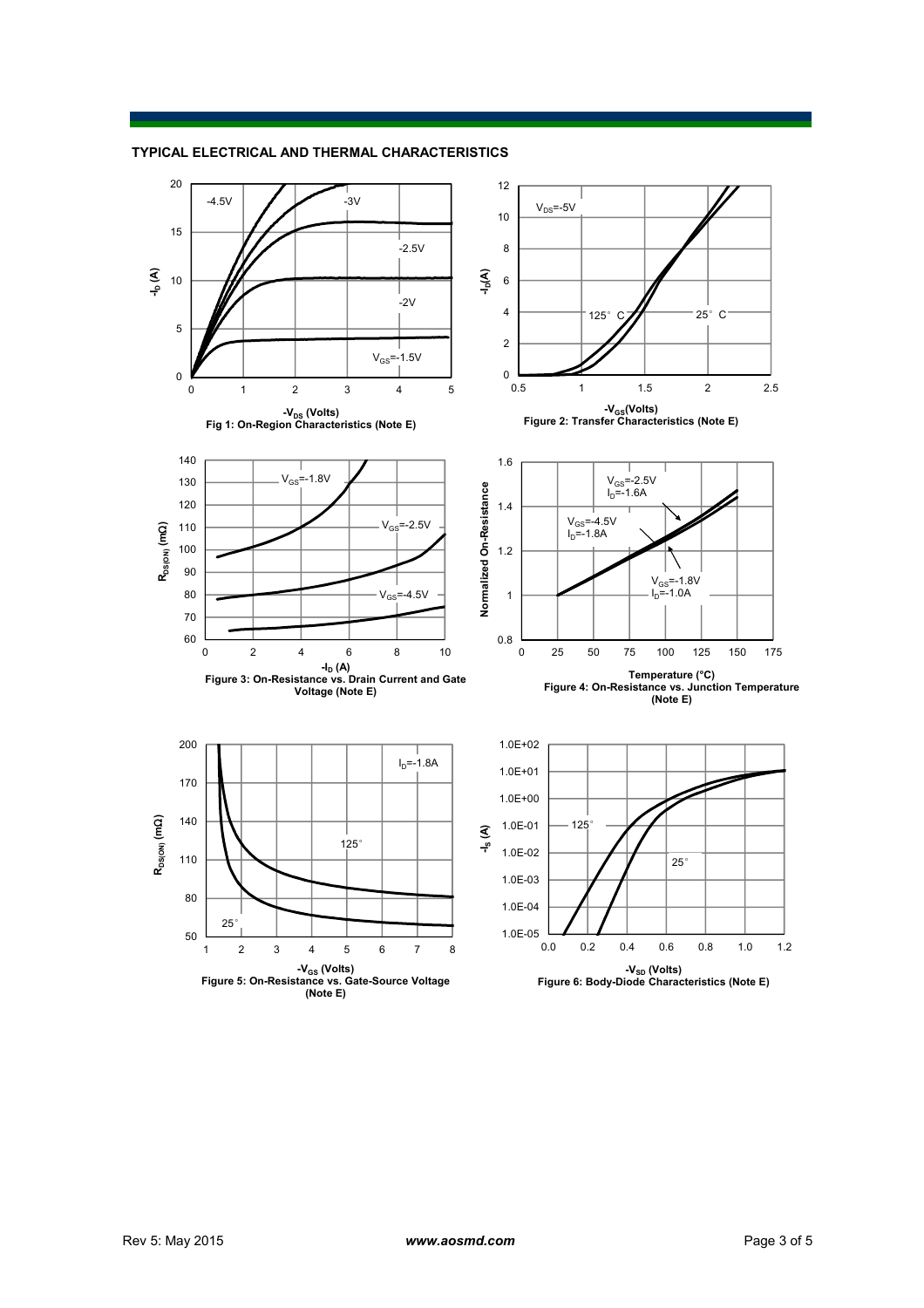## **TYPICAL ELECTRICAL AND THERMAL CHARACTERISTICS**